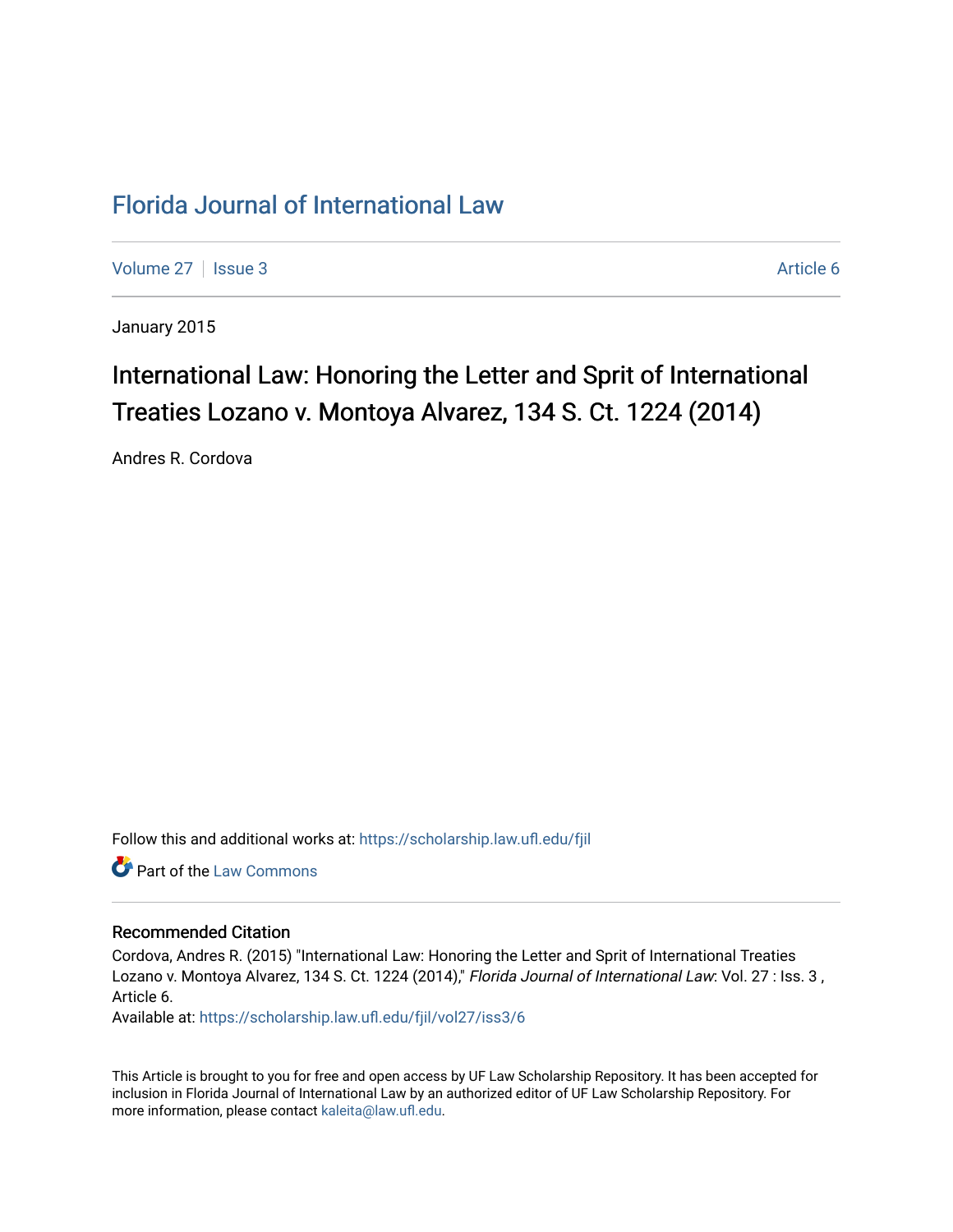## **CASE COMMENT**

## **INTERNATIONAL LAW: HONORING THE** LETTER **AND SPIRIT OF INTERNATIONAL TREATIES** *Lozano v Montoya Alvarez;* **134 S. Ct. 1224 (2014)**

## *Andres R. Cordova\**

#### **FACTS**

Petitioner sought to have the Supreme Court equitably toll the one year period for seeking return of his abducted child under Article Twelve of the Hague Convention of International Child Abduction (Convention).' Petitioner filed in district court for the immediate return of his child to the United Kingdom.<sup>2</sup> Article Twelve of the Convention mandates the return of an abducted child when a parent files a petition for the child's return one year or less from the date of abduction.<sup>3</sup> After the one year period, the courts must order the child's return unless the child has become settled in its new environment.<sup>4</sup> Petitioner contended that the concealment of his child **by** Respondent was an extraordinary circumstance that prevented him from filing within a year of the child's abduction.<sup>5</sup> The district court denied Petitioner's petition because the one year period in Article Twelve had expired, the common-law doctrine of equitable tolling did not apply to the one year period, and the child had become settled in the United States.<sup>6</sup> Petitioner appealed the district court's decision to the Second Circuit, which affirmed.7 Petitioner then appealed to the Supreme Court of the United States, which granted certiorari in order to determine whether Article Twelve's one year period

7. Lozano v. Montoya Alvarez, 697 F.3d 41, 45 (2012).

<sup>\*</sup> Mr. Cordova received his J.D. from the University of Florida, Levin College of Law. As an associate attorney of Wermuth Law, P.A., Mr. Cordova practices commercial litigation and business law in Miami, Florida.

<sup>1.</sup> Lozano v. Montoya Alvarez, 134 S. Ct. 1224, 1228 (2014).

<sup>2.</sup> Lozano v. Montoya Alvarez, 809 F. Supp. 2d 197, 202 (2011).

<sup>3.</sup> Convention on the Civil Aspects of International Child Abduction art. 12, Oct. 25, 1980, T.I.A.S. No. 11670, S. Treaty Doc. No. 99-11 [hereinafter Hague Convention]. This remedy is only available where the petitioning parent establishes that the child has been wrongfully removed

from the state of its habitual residence. *See id.* art. 3 (defining wrongful removal).

<sup>4.</sup> Hague Convention, *supro* note 3, art. 12.

*<sup>5.</sup> Lozano,* 809 F. Supp. 2d at 226.

<sup>6.</sup> *Id.* Petitioner filed the petition for return on November **10,** 2010 and his child was removed from the United Kingdom on July 3, 2009. Thus, the one year period of automatic return had expired. *Id.* at 219.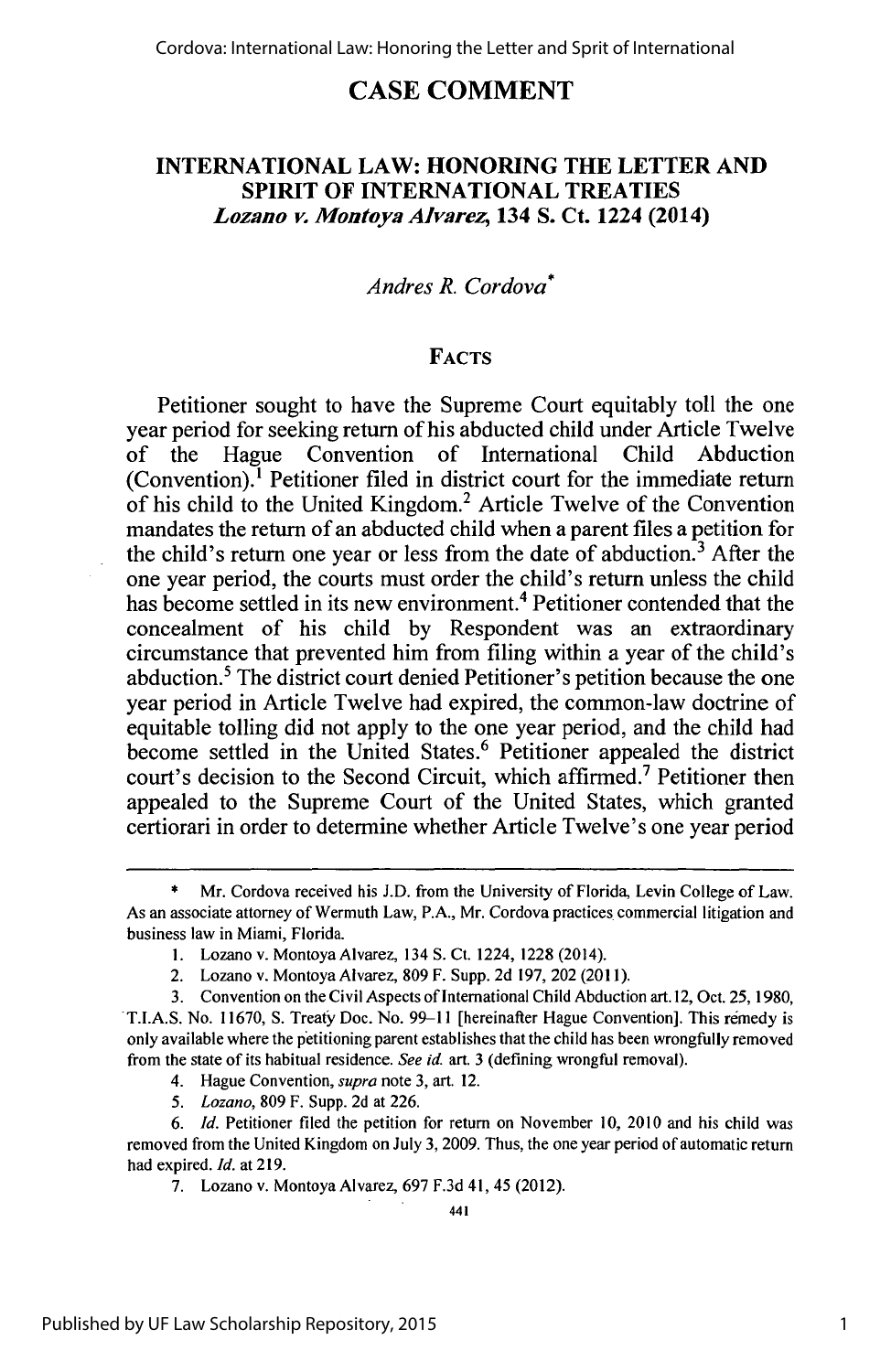[Vol. **27**

is subject to equitable tolling.<sup>8</sup> HELD, Article Twelve's one year deadline is not subject to equitable tolling because equitable tolling is contrary to the intent of the parties to the Convention.<sup>9</sup>

#### **II. HISTORY**

#### *A. The Hague Convention*

The Convention is an international treaty whose primary goals are: (1) "to secure the prompt return of children wrongfully removed to or retained in any Contracting State," and (2) "to ensure the rights of custody and of access under the law of one Contracting State are effectively respected in the other Contracting States."<sup>10</sup> The Convention is a nonself-executing treaty that has been implemented in the United States by the International Child Abduction Remedies Act (ICARA).<sup>11</sup> Under Article Twelve of the Convention, a petitioning parent can seek the immediate return of a child to the child's country of habitual residence when the child has been "wrongfully removed or retained," and "a period of less than one year has elapsed from the date of the wrongful removal or retention."<sup>12</sup> After one year, the "Settled Defense" becomes available, which compels the courts to consider whether the child has become "settled in its new environment."<sup>13</sup> Article Twelve is intended to discourage parents from abducting children in order to forum-shop in the hopes of gaining a legal advantage in custody disputes.<sup>14</sup>

#### B. *US. Common-Law*

A statute of limitation is "[a]law that bars claims after a specified period."<sup>15</sup> A statute of limitations is presumptively subject to equitable tolling. <sup>1</sup>6 "Equitable tolling is a common-law doctrine that allows a litigant to toll a statute of limitations when the litigant establishes two

<sup>8.</sup> Lozano v. Montoya Alvarez, 133 S. Ct. 2851 (2013).

<sup>9.</sup> Lozano v. Montoya Alvarez, 134 **S.** Ct. 1224, 1236 (2014).

<sup>10.</sup> Hague Convention, *supra* note 3, art. **1.**

<sup>11.</sup> International Child Abduction Remedies Act (ICARA), 42 Pub. L. No. 100-300, 102 Stat. 437 (1988) (codified as amended 22 U.S.C. §§ 9001-9011 (2015)).

<sup>12.</sup> Hague Convention, *supra* note 3, art. 12.

*<sup>13.</sup> Id. See Lozano,* 134 **S.** Ct. at 1234 ("the expiration of the 1-year period opens the door to consideration of... the child's interest in settlement").

<sup>14.</sup> *See* Elisa Perez-Vera, Explanatory Report, para. 16 [hereinafter Perez-Vera Report], *available at* www.hcch.net/upload/expl28.pdf. Elisa Perez-Vera is recognized as the official reporter for the Hague Conference. *See* Lozano v. Montoya Alvarez, 697 F.3d 41, 52 (2012).

<sup>15.</sup> BLACK'S LAW DICTIONARY (9th ed. 2009).

<sup>16.</sup> Young v. United States, 535 U.S. 43,49 (2002).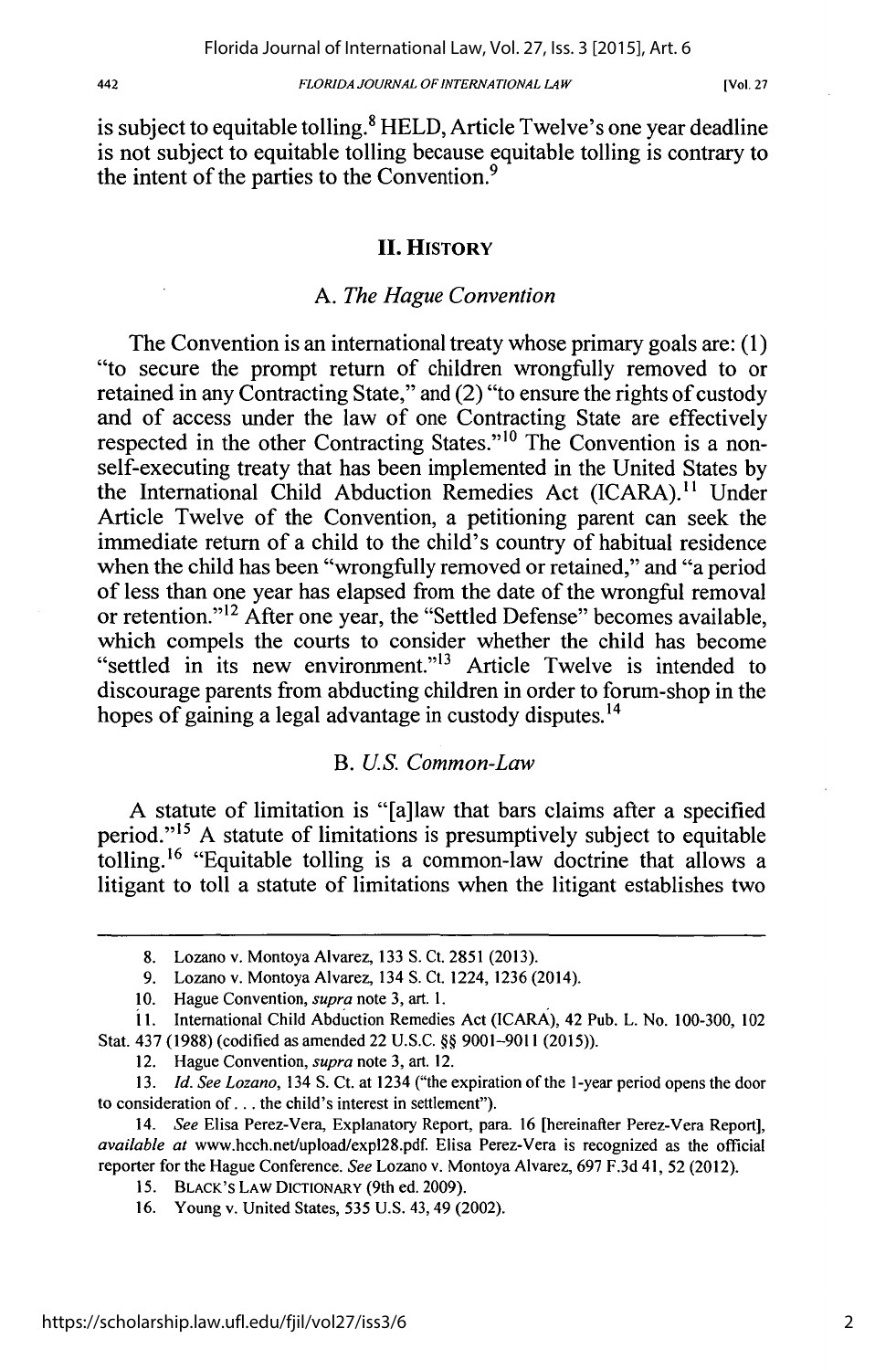#### 2015]

#### *CASE COMMENT*

elements: (1) that he has been pursuing his rights diligently, and (2) that some extraordinary circumstance stood in his way."<sup>17</sup>

#### *C. The Current State of the Law*

Prior to the instant case, the Supreme Court had not addressed the applicability of equitable tolling to the Convention.<sup>18</sup> However, several circuit courts had addressed the issue.<sup>19</sup> Generally, the courts that have found equitable tolling applicable have concluded that:  $(1)$  equitable tolling is necessary to deter child abduction by parents seeking access to defenses that would otherwise be unavailable, and (2) the one year period qualifies as a statute of limitations, which is presumably subject to equitable tolling.<sup>20</sup> For example, in *Furnes v. Reeves*, 362 F.3d 702 (11th Cir. 2004), the Eleventh Circuit affirmed a district court's decision to toll the beginning of the one year period to the date when a petitioning parent discovers the whereabouts of his or her child.<sup>21</sup> The *Furnes* Court concluded that the petitioner had made diligent efforts to locate his child, and therefore, the goals of the Convention would be furthered by denying any benefit to the respondent that derived from the child's concealment.<sup>22</sup> Notably, the *Furnes* court presumed that the one year period in Article Twelve, and codified in ICARA, constituted a statute of limitations.<sup>23</sup>

In *Lozano v. Montoya Alvarez,* predecessor to the instant case, the Second Circuit held that Article Twelve is not subject to equitable tolling.24 First, the Second Circuit concluded that the one year period is not a statute of limitations since the remedy of return continued to be available after one year.<sup>25</sup> Thus, the Second Circuit rendered irrelevant any presumption that equable tolling applied to the one year period.<sup>26</sup> The Second Circuit relied extensively on the drafting history of the Convention to conclude that equitable tolling was not intended to apply

23. *Id.*

24. *Lozano,* 697 F.3d at 52.

25. *Id.* "Unlike a statute of limitations prohibiting a parent from filing a return petition after a year has expired, the settled defense merely permits courts to consider the interests of a child who has been in a new environment for more than a year before ordering that child to be returned to her country of habitual residence." *Id.*

26. *Id.*

443

<sup>17.</sup> Pace v. DiGuglielmo, 544 U.S. 408, 418 (2005).

<sup>18.</sup> *Lozano,* 134 S. Ct. at 1231.

<sup>19.</sup> *See e.g.,* Fumes v. Reeves, 362 F.3d 702 (1 1th Cir. 2004) (indicating that the one year period is subject to equitable tolling where an abducting parent conceals the child's whereabouts). *Contra Lozano,* 697 F.3d at 45 (holding that equitable tolling is inapplicable to the one year period and the Convention).

<sup>20.</sup> *Fumes,* 362 F.3d at 723.

<sup>21.</sup> *Id.*

<sup>22.</sup> *Id.*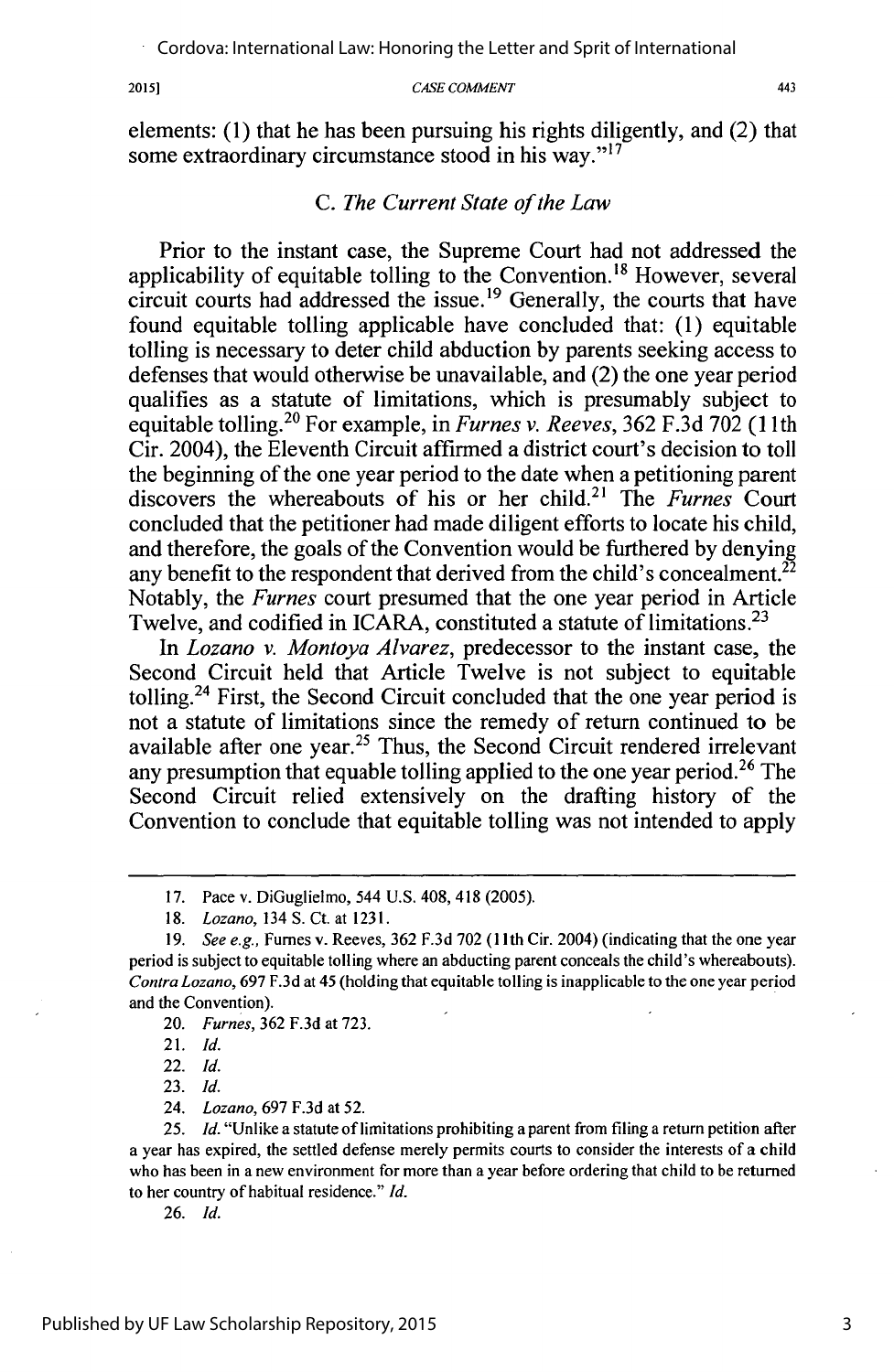444

FLORIDA JOURNAL *OF INTERNATIONAL LAW*

[Vol. **27**

to the Convention.<sup>27</sup>

## **II. INSTANT CASE**

In the instant case, the Supreme Court affirmed the Second Circuit by holding equitable tolling inapplicable to the one year period provided by Article Twelve. <sup>28</sup>

First, the Court emphasized that the Convention is a treaty, and therefore, its interpretation is not aided by the general rules of commonlaw.<sup>29</sup> Thus, although statutes of limitations are presumptively subject to equitable tolling at common-law, the Court considered this presumption immaterial.<sup>30</sup> Notably, the Court made clear that it considered ICARA irrelevant since ICARA does not address equitable tolling and because ICARA does not purport to alter the Convention.<sup>31</sup>

Second, the Court determined that the parties to the Convention did not intend for equitable tolling to apply to the Convention.<sup>32</sup> Notably, Petitioner failed to identify a background principle of equitable tolling shared by the parties to the Convention.<sup>33</sup>

Third, assuming *arguendo* that the parties to the Convention shared equitable tolling as a background principle of law, the Court concluded that the one year period is not a statute of limitations since the remedy of return could still be pursued after the one year period.<sup>34</sup> Thus, the one year period is not a statute of limitations. <sup>35</sup>

Finally, the Court addressed Petitioner's argument that equitable tolling should apply to the one year period because its application would further the Convention's goal of deterring child abductions.<sup>36</sup> However, the Court noted that the Convention does not pursue this goal at any

32. *Id.;* see Olympic Airways v. Husain, 540 U.S. 644, 650 (2004) (indicating that the courts are tasked with interpreting treaties in a manner that is "consistent with the shared expectations of the contracting parties") (quoting Air France v. Saks, 470 U.S. 392, 399 (1985)).

33. As a matter of fact, "Lozano concede[d] that in the context of the Convention, 'foreign courts have failed to adopt equitable tolling **...** because they lac[k] the presumption that we have."' *Lozano,* 134 **S.** Ct. at 1233 (quoting Transcript of Oral Argument at 19-20, *Lozano,* 134 S. Ct. at 1233 (No. 12-820)).

34. *Id.* at 1234.

35. *Id.*

<sup>27.</sup> *Id.* at 52–54 (indicating that the Hague Convention's drafters "saw value in agreeing to a 'single time-limit of one year' and setting aside 'the difficulties encountered in establishing a child's whereabouts."') (quoting Perez-Vera Report, *supra* note 14, para. 108).

<sup>28.</sup> *Lozano,* 134 S. Ct. at 1236.

<sup>29.</sup> *Id.* at 1232-34.

<sup>30.</sup> *Id.* at 1233.

**<sup>3 1.</sup>** "The provisions of [ICARA] are in addition to and not in lieu of the provisions of the Convention." *Id.* (alteration in original) (quoting ICARA § 9001(b)(2)).

<sup>36.</sup> *Id.*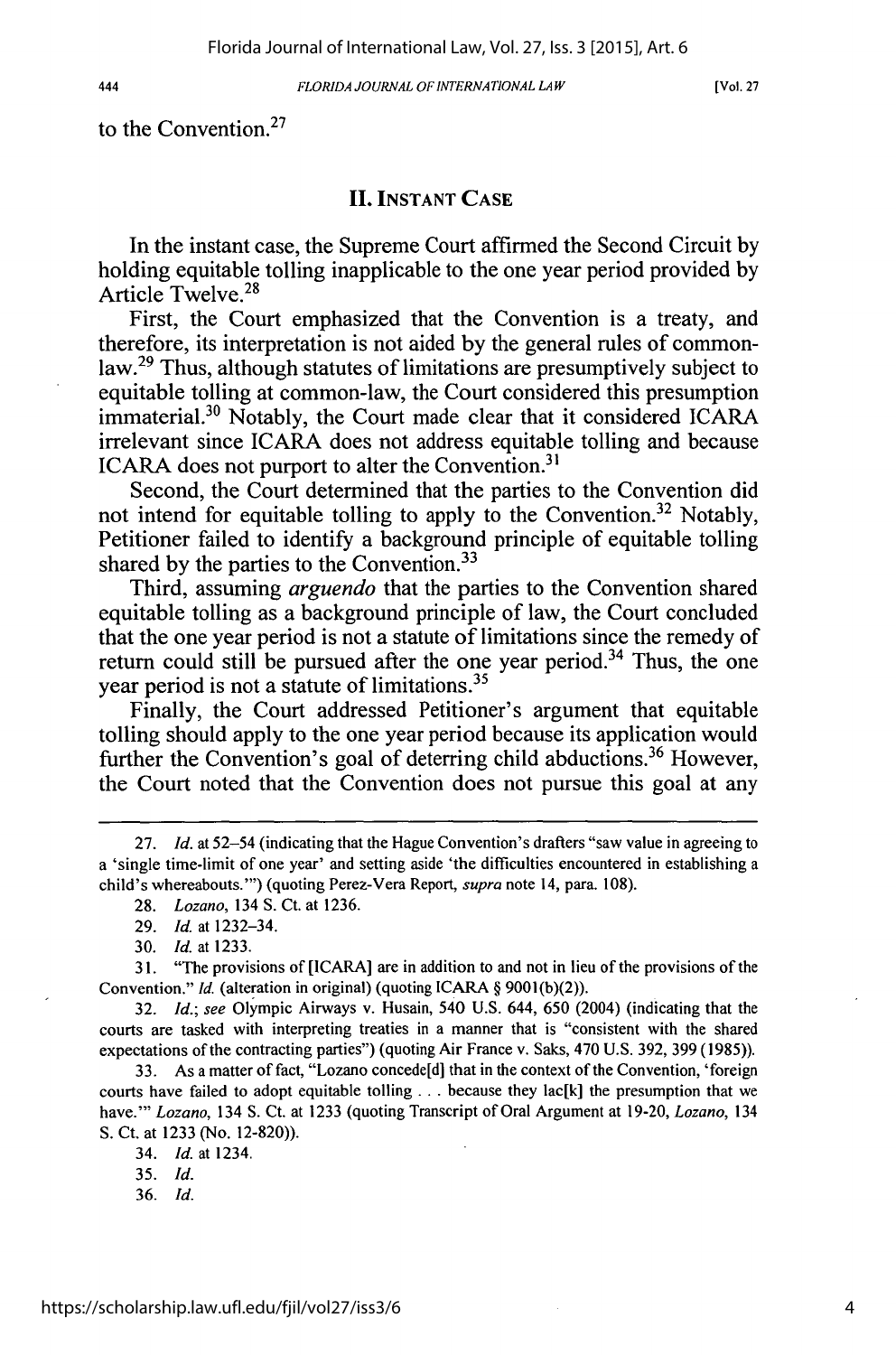2015]

#### *CASE COMMENT*

 $cost<sup>37</sup>$  In the Court's view, applying equitable tolling to the one year period would essentially rewrite the Convention.<sup>38</sup> Further, the Court noted that concealment is generally considered a negative factor when determining whether the Settled Defense applies.<sup>39</sup> Thus, the doctrine of equitable tolling is not needed in order to deal with concealment.<sup>40</sup>

#### **III. ANALYSIS**

#### *A. The Applicable Rules of Interpretation*

In deciding the instant case, the Supreme Court emphasized that different rules of interpretation apply to international treaties and domestic legislation.<sup>41</sup> Domestic legislation is enacted "against a background of common-law principles," whereas, international treaties are essentially compacts between parties the parties to a treaty.  $42$  Thus, when interpreting a treaty, the intent of the parties is dispositive.<sup>43</sup> By focusing its analysis on the intent of the parties to the Convention, the Court announced to the international community that the United States will not obscure the meaning of the treaties to which it is a signatory. This message is especially meaningful as applied to the Convention because of ICARA.

Arguably, the Court could have concluded that United States common-law applied to the interpretation of the Convention since ICARA is federal legislation.<sup>44</sup> However, the Court rejected this approach without much discussion.<sup>45</sup> The Court's analysis on this point opens the door to conflicts between implementing statutes and their underlying international treaties. For example, what result would the Court reach if confronted with implementing legislation that is properly considered a statute of limitations? Further, what if the intent of the parties to the treaty is unclear? In the wake of *Lozano,* the answers to these questions are not clear. <sup>46</sup>

42. Astoria Fed. Say. & Loan Assn. v. Solimino, 501 U.S. 104, 108 (1991).

43. United States v. Choctaw Nation, 179 U.S. 494, 535 (1900).

44. Most courts that have found equitable tolling applicable have done exactly this. See e.g., *Fumes,* 362 F.3d at 723.

45. *Lozano,* 134 S. Ct. at 1233-34. "Congress' mere enactment of implementing legislation did not somehow import background principles of American law into the treaty interpretation process, thereby altering our understanding of the treaty itself." **Id.**

46. One possible solution would be for the eradication of implementing statutes and the

<sup>37.</sup> Id.

<sup>38.</sup> *Id.* at 1235.

<sup>39.</sup> *Id.* at 1236.

<sup>40.</sup> Id.

<sup>41.</sup> *Id.* at 1233-34.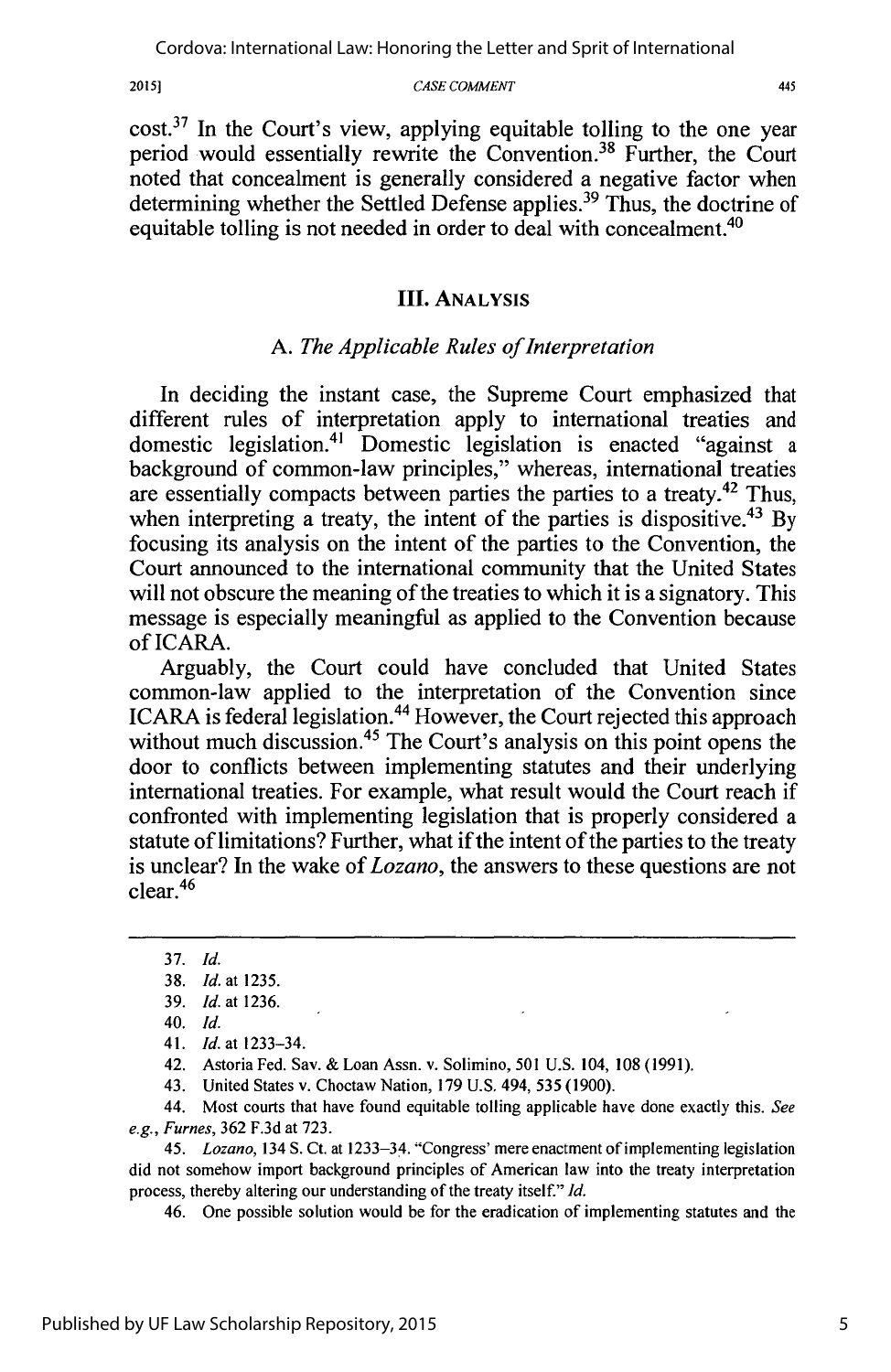#### 446

#### *FLORIDA JOURNAL OF INTERNATIONAL LA W*

[Vol. **27**

#### *B. The Intent of the Parties to the Hague Convention*

The parties to the Convention did not intend for equitable tolling to apply to its provisions.<sup>47</sup> As the Court noted, the drafters of the Convention wrestled with the one year deadline.<sup>48</sup> Nonetheless, the drafters chose the deadline in order to create a bright-line rule for when a child's interests should take precedence over the interests of the child's petitioning parent.<sup>49</sup> Thus, the Court refused to second-guess Article  $T$ welve.  $50$ 

## *C. Is the One Year Period a Statute of Limitations?*

The Court's decision to address whether the one year period is a statute of limitations was unnecessary since the Court had already concluded that ICARA was immaterial to its analysis and that the drafters of the Convention did not intend for equitable tolling to apply.<sup>51</sup> Nonetheless, the Court addressed the issue, possibly in an attempt to avoid more complex constitutional issues, such as whether common-law presumptions could theoretically apply to implementing legislation. <sup>52</sup>

A statute of limitation is "[a]law that bars claims after a specified period."<sup>53</sup> Thus, if the one year period is a statute of limitations, a petitioner under Article Twelve would be barred from seeking the remedy of return after one year. However, this is not the case.<sup>54</sup> The Court made clear that the one year period is not a statute of limitations since the remedy of return continues to be available after one year.<sup>55</sup> The expiration

51. *Id.* at 1233-34.

distinction between self-executing and non-self-executing treaties since treaties are arguably effective at the moment of their ratification under the Supremacy Clause. *See* Carlos Manuel Vdzquez, *Treaties As Law of the Land: The Supremacy Clause and the Judicial Enforcement of Treaties,* 122 HARv. L. REV. 599, 600 (2008) (suggesting that all treaties should be enforceable at the moment of ratification pursuant to the Supremacy Clause).

<sup>47.</sup> *See* Perez-Vera Report, *supra* note 14, para. 107 (indicating that the fixed one year period, "although perhaps arbitrary," was the best option).

<sup>48.</sup> *Id.*

<sup>49.</sup> *Id.*

<sup>50.</sup> *Lozano,* 134 S. Ct. at 1232.

<sup>52.</sup> If the one year period is a statute of limitations, the Court's short dismissal of Petitioner's contention that ICARA is domestic legislation which opens the door to the application of United States common-law would require more attention. Further, ICARA explicitly states that it does not purport to alter the Convention. ICARA § 9001 (b)(2). However, what result if this was not the case?

<sup>53.</sup> BLACK'S LAW DICTIONARY (10th ed. 2014).

<sup>54.</sup> Hague Convention, *supra* note 3, art. 12.

<sup>55.</sup> *See generally Lozano,* 134 **S.** Ct. at 1233. The alternative would require courts to distinguish between claims and remedies of the same name that nonetheless differ in terms of the judicial standards attached to their granting.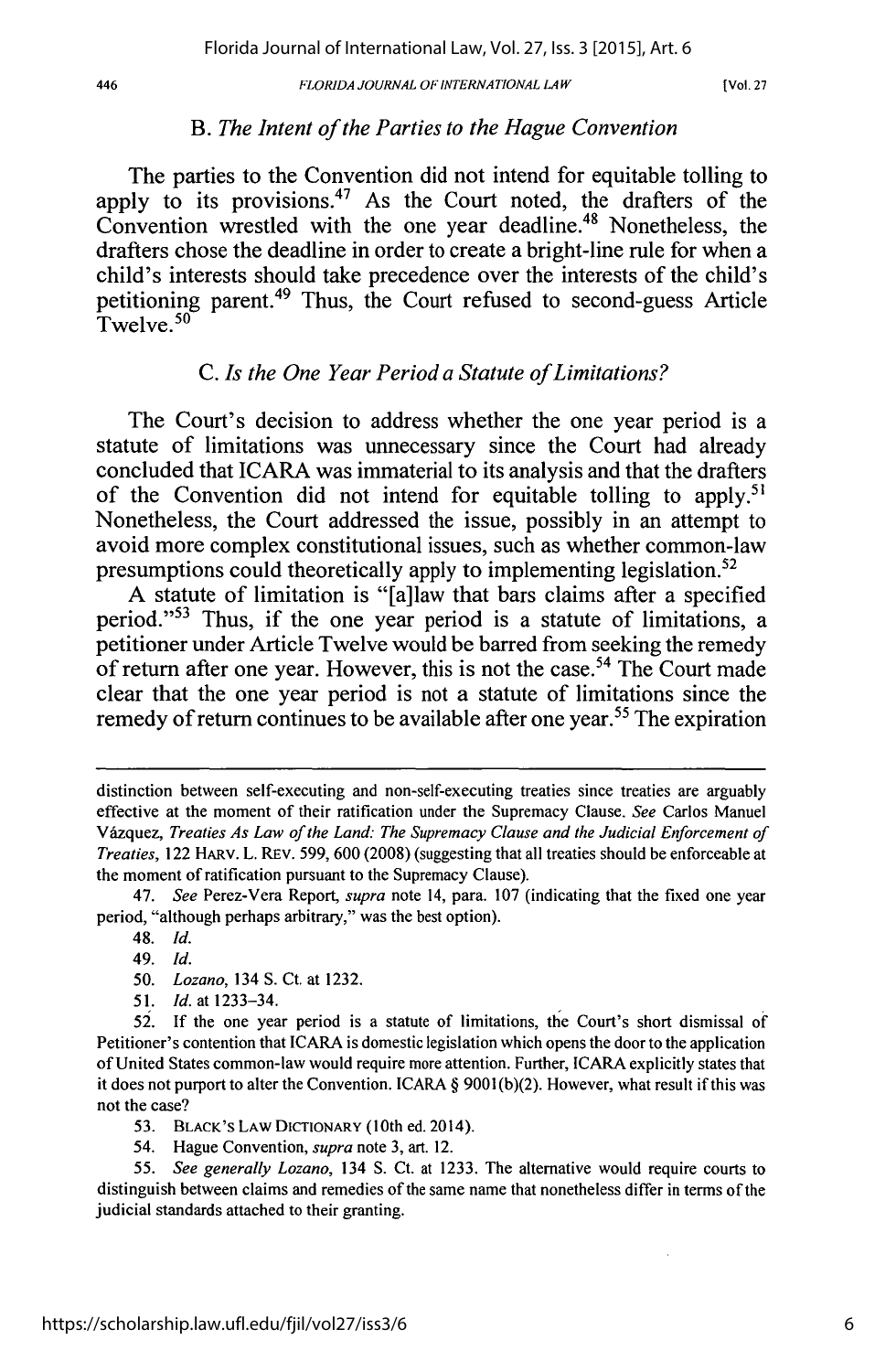$2015]$ 

#### *CASE COMMENT*

of the one year period merely permits the child's best interests to take precedence by way of the Settled Defense.<sup>56</sup> Although many courts have disagreed with the Court on this point, the Court's conclusion appears to promote uniformity.<sup>57</sup>

## *D. Petitioner 's Policy Argument*

Petitioner argued that equitable tolling should apply to the one year period in order to promote the Convention's goal of deterring child  $a$ bductions.<sup>58</sup> The Court agreed "that the Convention reflects a design to discourage child abduction."<sup>59</sup> However, the Court disagreed that this presumes the applicability of equitable tolling.<sup>60</sup> On this point, the Court first noted that the Convention does not pursue the goal of deterring child abduction at all costs.<sup>61</sup> Instead, the drafters intended for the Convention to have a shifting framework with bright-line thresholds.<sup>62</sup> In this way, the Convention could account for the needs of individuals as well as the general goals for which it was drafted.<sup>63</sup>

Interestingly, the Court did not discuss equitable discretion under Article Eighteen.<sup>64</sup> Instead, the Court indicated that concealment is commonly considered a negative factor under the Settled Defense.<sup>65</sup> The concurring opinion discussed equitable discretion and the courts' ability to order return even where a child is settled.<sup>66</sup> As a result, the concurring opinion potentially elevated the extent of equitable discretion wielded **by** the courts even though the Settled Defense appears to be non-

62. *See* Perez-Vera Report, *supra* note 14, para. 107 (indicating that the fixed one year period, "although perhaps arbitrary," was the best option).

64. The Court mentioned that American courts have found that the concealment of children is a negative factor under the Settled Defense. *Id.* at 1236.

65. *Id.*

66. *Id.* at 1237-38 (Alito, J., concurring). The concurring opinion believes that "Article 12 places no limit on Article 18's grant of discretionary power to order return." *Id.* at 1237. Article Eighteen states: "[tihe provisions of this Chapter [including Article Twelve] do not limit the power of a judicial or administrative authority to order the return of the child at any time." *Id.* Thus, the concurring opinion believes that Article 18 renders equitable tolling unnecessary. *Id.* Further, contrary to Article Twelve, the concurring opinion opined that courts retain equitable discretion to return a child even after the child has become settled in its new environment. *Id.*

*<sup>56.</sup> See* Perez-Vera Report, *supra* note 14, para. 25 (indicating that a determination of the child's best interests is the guiding criterion of the exceptions to return).

<sup>57.</sup> Courts no longer have to consider whether return during the one year period is a different remedy or claim as return subject to the Settled Defense after the one year period. *See supra* text accompanying note 56.

<sup>58.</sup> *Lozano,* 134 **S.** Ct. at 1235-36.

<sup>59.</sup> *Id.* at 1235.

<sup>60.</sup> *Id.*

<sup>61.</sup> *Id.*

<sup>63.</sup> *See Lozano,* 134 **S.** Ct. at 1235-36.